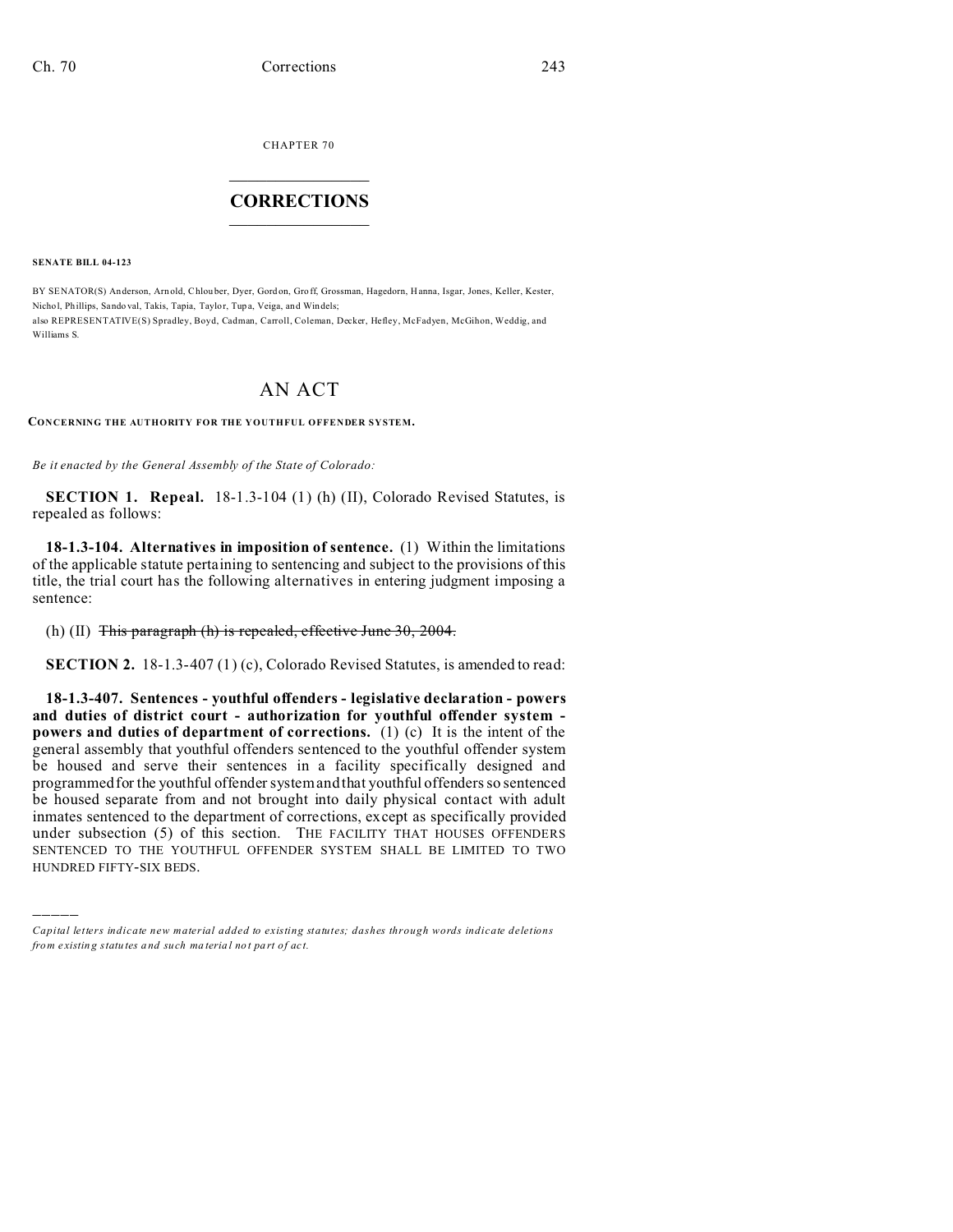**SECTION 3. Repeal.** 18-1.3-407 (13), Colorado Revised Statutes, is repealed as follows:

**18-1.3-407. Sentences - youthful offenders - legislative declaration - powers and duties of district court - authorization for youthful offender system powers and duties of department of corrections.** (13) This section is repealed, effective June 30, 2004.

**SECTION 4. Repeal.** 19-2-517 (3) (b), Colorado Revised Statutes, is repealed as follows:

**19-2-517. Direct filing.** (3) (b) Subparagraph (II) of paragraph (a) of this subsection (3) and this paragraph (b) are repealed, effective June 30, 2004.

**SECTION 5.** 17-1-104.3 (1) (b), Colorado Revised Statutes, is amended to read:

**17-1-104.3. Correctional facilities - locations - security level.** (1) (b) The correctional facilities operated by the department, the location of such facilities, and the designated security level of such facilities shall be as follows:

| <b>Correctional facility</b>                  | Location                     | <b>Security level</b> |
|-----------------------------------------------|------------------------------|-----------------------|
| Colorado state penitentiary                   | Fremont county               | Level V               |
| Centennial correctional facility              | Fremont county               | Level IV              |
| Limon correctional facility                   | Lincoln county               | Level IV              |
| Arkansas Valley<br>correctional facility      | Crowley county               | Level III             |
| Buena Vista                                   | Chaffee county               | Level III             |
| correctional complex                          |                              |                       |
| Colorado Territorial<br>correctional facility | Fremont county               | Level III             |
| Fremont correctional facility                 | Fremont county               | Level III             |
| Arrowhead correctional center                 | Fremont county               | Level II              |
| Four Mile correctional center                 | Fremont county               | Level II              |
| Pre-release correctional center               | Fremont county               | Level II              |
| Skyline correctional center                   | Fremont county               | Level I               |
| Colorado correctional center                  | Jefferson county             | Level I               |
| Delta correctional center                     | Delta county                 | Level I               |
| Rifle correctional center                     | Garfield county              | Level I               |
| Colorado correctional<br>alternative program  | Chaffee county               | Level I               |
| Colorado women's<br>correctional facility     | Fremont county               | Level IV              |
| Denver reception and<br>diagnostic center     | City and county<br>of Denver | Level V               |
| Pueblo minimum center                         | Pueblo county                | Level II              |
| San Carlos correctional facility              | Pueblo county                | Level V               |
| Sterling correctional facility                | Logan county                 | Level V               |
| Trinidad correctional facility                |                              | Level II              |
|                                               | Las Animas county            |                       |